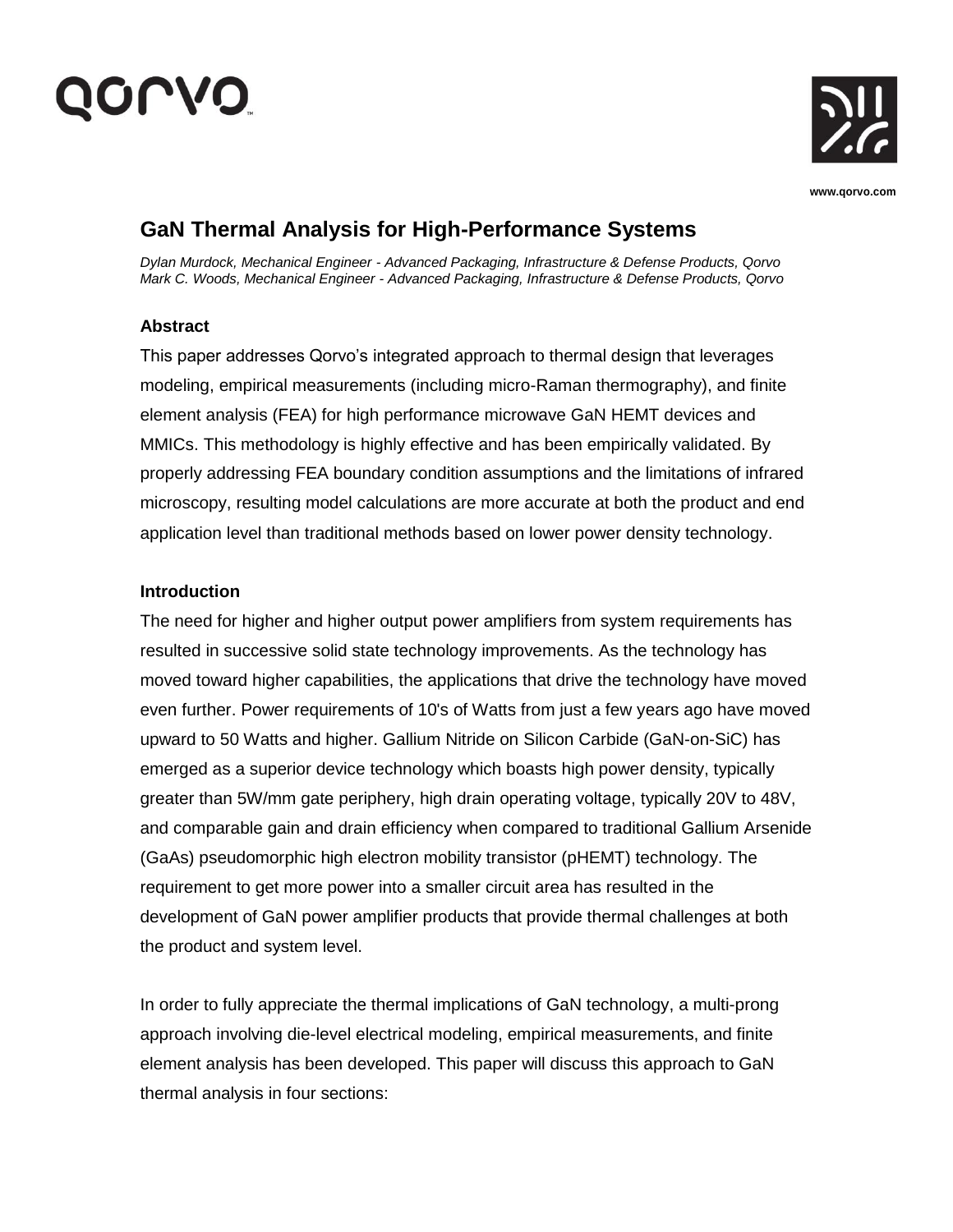# **GOLVO**

- Thermal modeling and empirical measurements, including micro-Raman measurements;
- Thermal analysis, including finite element analysis (FEA), the uses and limitations of infrared microscopy, and a secondary verification using RF testing;
- Die-attach methods, including accounting for contact resistance when comparing epoxy to solder, and die-attach performance as a factor in device operating temperature; and
- Improved packaging options from Qorvo, including GaN on Copper, and GaN in Plastic

### **I. THERMAL MODELING AND EMPIRICAL MEASUREMENTS**

To construct the baseline thermal model for a given process, an electrical simulation of the GaN device using non-linear models for the field effect transistors is used to obtain estimates of heat generation which allow for an initial prediction of thermal performance. The device is then physically fabricated and tested.



*Figure 1: GaN thermal model*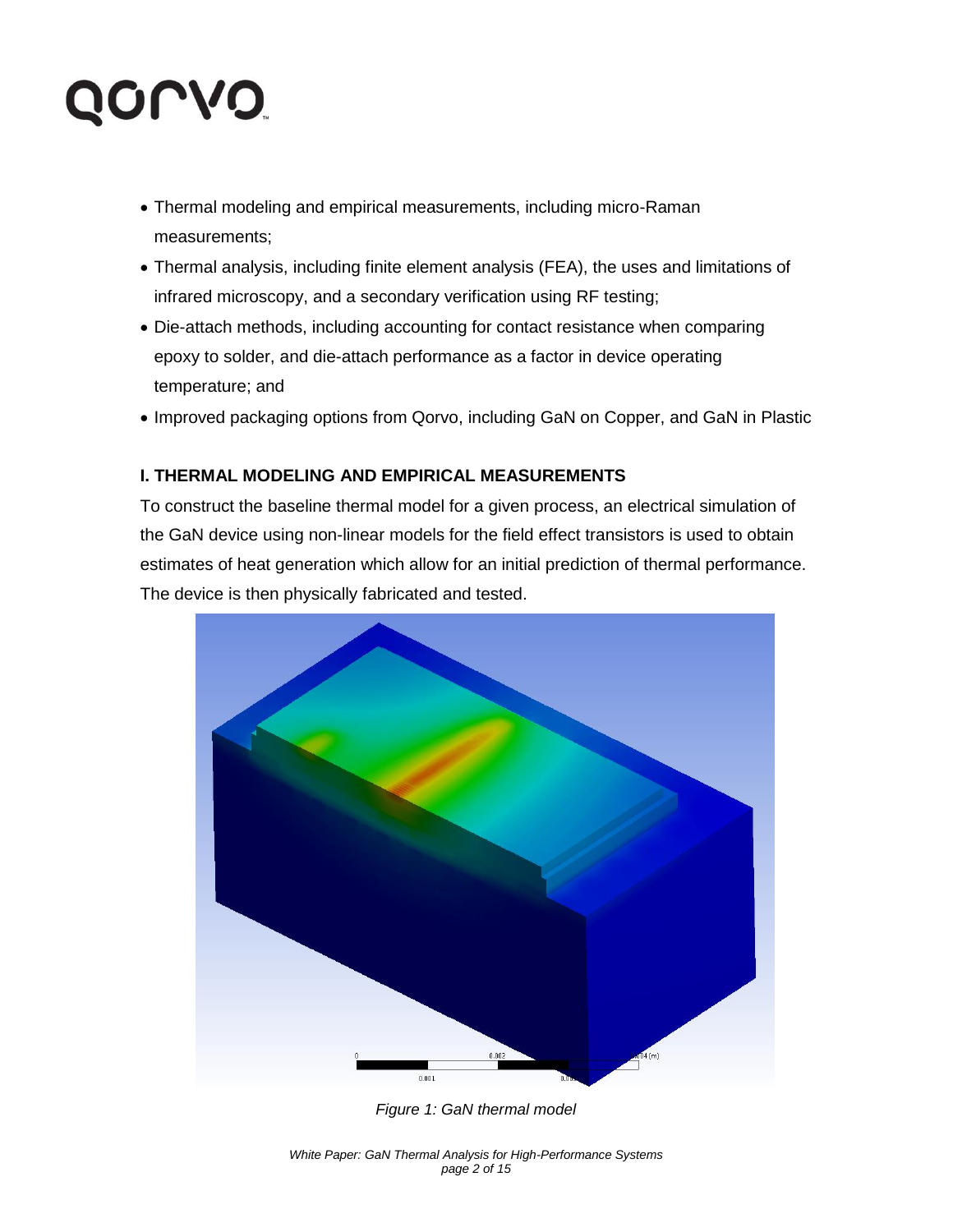Empirical thermal data is collected with both electrical measurements and micro-Raman measurements. Raman thermography is a non-invasive optical technique, based on Raman scattering spectroscopy, that enables temperature measurements with submicron spatial and nanosecond time resolution.<sup>1</sup> It probes the temperature-induced phonon shift in a material, with respect to a reference phonon frequency measured at ambient temperature.<sup>2</sup> Additional details on experimental setups and applications of micro-Raman thermography are described in [1,2].

Raman thermography has been established as an important high fidelity regimen for physically small geometries. It offers proven, accurate and repeatable improvement in spatial resolution down to 0.5μm as well as micron scale depth resolution for true 3D thermography. As will be discussed below, Raman thermography improves upon the underestimation of device peak temperature due to lateral spatial averaging associated with conventional infrared (IR) thermography measurements.

A combination of measurement methods, including micro-Raman and electrical, should be used in conjunction with thermal simulations, in order to gain accurate information on the thermal properties of GaN devices.

Using the measured data as the empirical baseline, an FEA model is constructed, which then becomes the baseline for modeling and predicting thermal performance. There are typically multiple iterations between the micro-Raman measurements and the FEA in order to build models that provide good correlation over different geometries and materials stack-ups.

Finite element simulations are used to determine the power and environmental conditions required to run devices at specific elevated temperatures in order to properly accelerate and measure the life of the device. This measured life data is used for construction of a device reliability Arrhenius plot. Today's GaN transistors include gate lengths measuring down to 0.15μm in size and lower, meaning that there is still some area averaging that occurs with micro-Raman thermography. With this methodology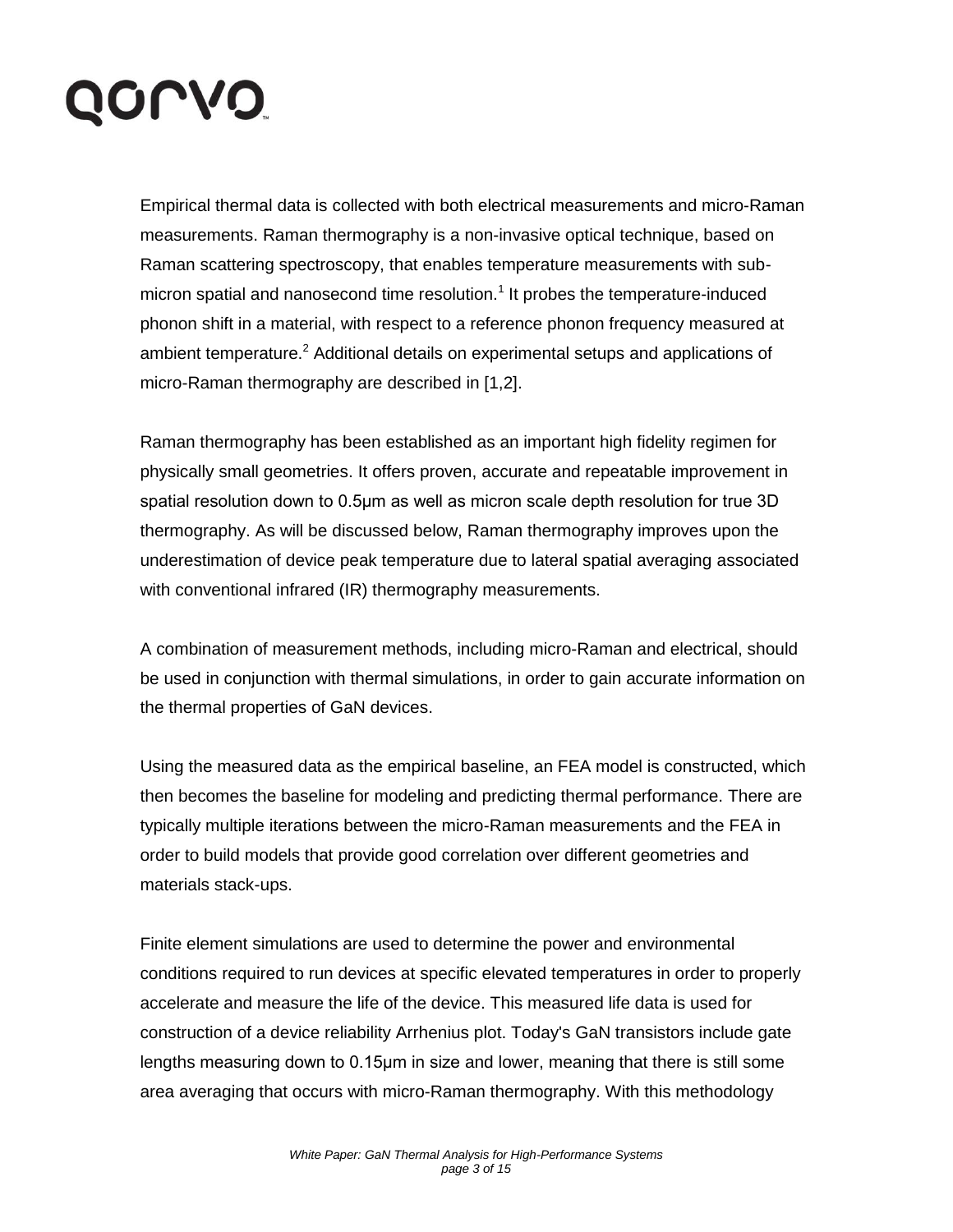these averages are reflected in both the thermal model and device reliability Arrhenius plots. This process enables a tightly-coupled mean time to failure (MTTF) curve and product level thermal analysis that accurately predicts product life.

### **II. THERMAL ANALYSIS**

Once the baseline thermal model development is complete, FEA is then employed to accurately predict channel temperature and thermal resistances at the product level. The FEA begins with a die-level simulation, proceeds to the package level, and continues all the way to system level, where it examines the packaged product within the next higher assembly.

When modeling and measuring heat generation and removal, it is critical to select proper boundary conditions and to understand the impact of those assumptions. Commonly, unrealistic or improper assumptions are made on temperature and heat removal boundary conditions. The unrealistic predictions and measurements that result often lead to product designs that appear to work well on a datasheet, but will fail in application.

### **Uses and limitations of infrared**

Infrared microscopes are widely-used for determining fault location by searching for hot spots in semiconductor devices. However the application of IR for thermal characterization is limited due to spatial resolution incompatibility. IR microscopes cannot resolve a spot size as small as the active area of a GaN transistor. Therefore, IR measurement necessarily averages-in colder, non-active areas with the active area that needs to be measured. In other words, when an IR measurement is taken of an area that is only 0.25µm wide, for example, the resultant temperature reading can be  $20\text{-}30\text{°C}$ cooler than the peak temperature of the active area. An example IR image of a discrete GaN transistor is shown in Fig 2.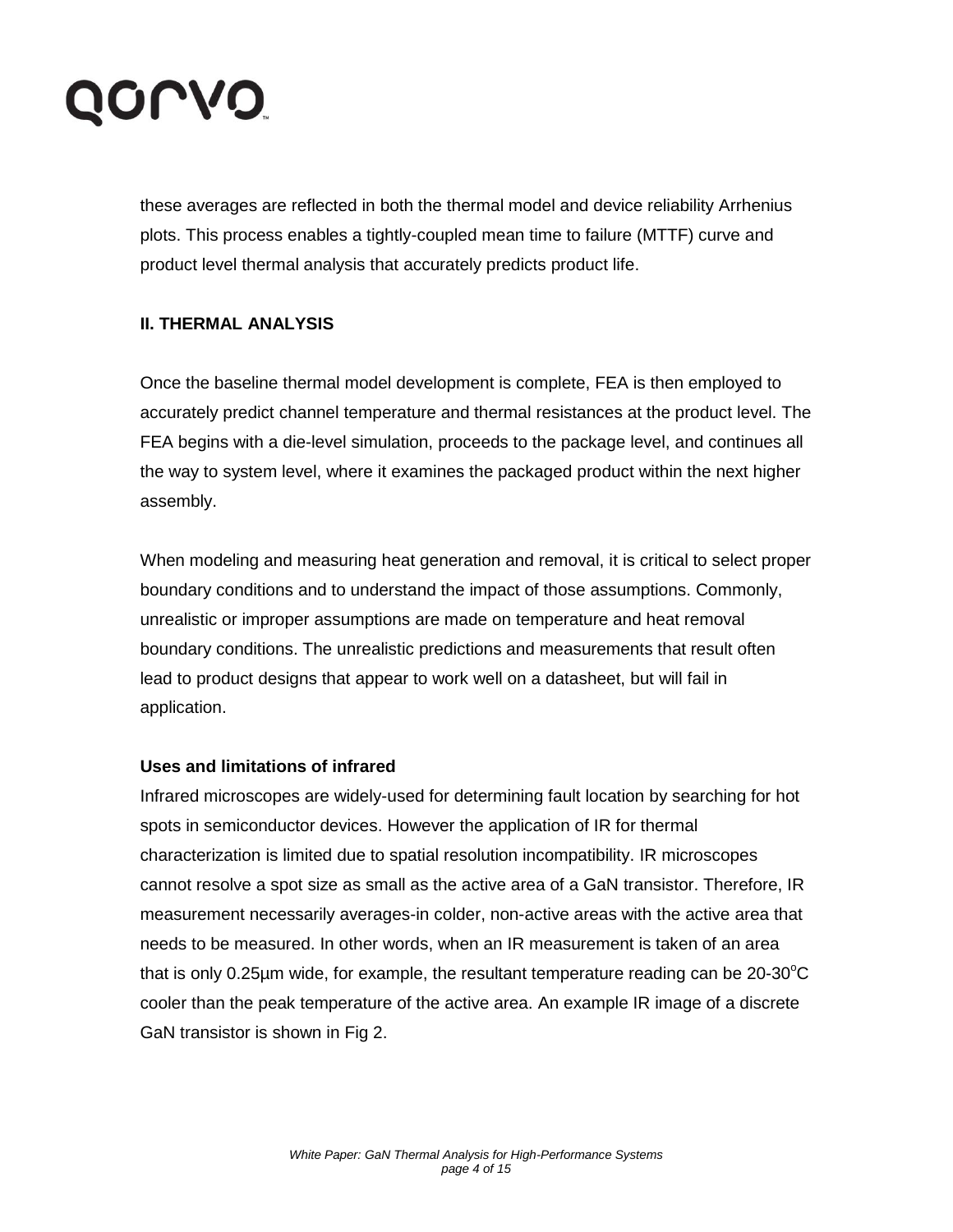A typical IR microscope collects light in the Mid Wave Infrared (MWIR) spectrum. The theoretical spatial resolution limits of MWIR measurement can be calculated using Rayleigh's resolution criteria:

$$
D = \frac{0.61\lambda}{N.A.}
$$

D = distance between resolvable targets

 $\lambda$  = wavelength (3-5µm for MWIR)

N.A. = numerical aperture (cannot exceed 1)



*Figure 2: IR image of a typical GaN FET cell*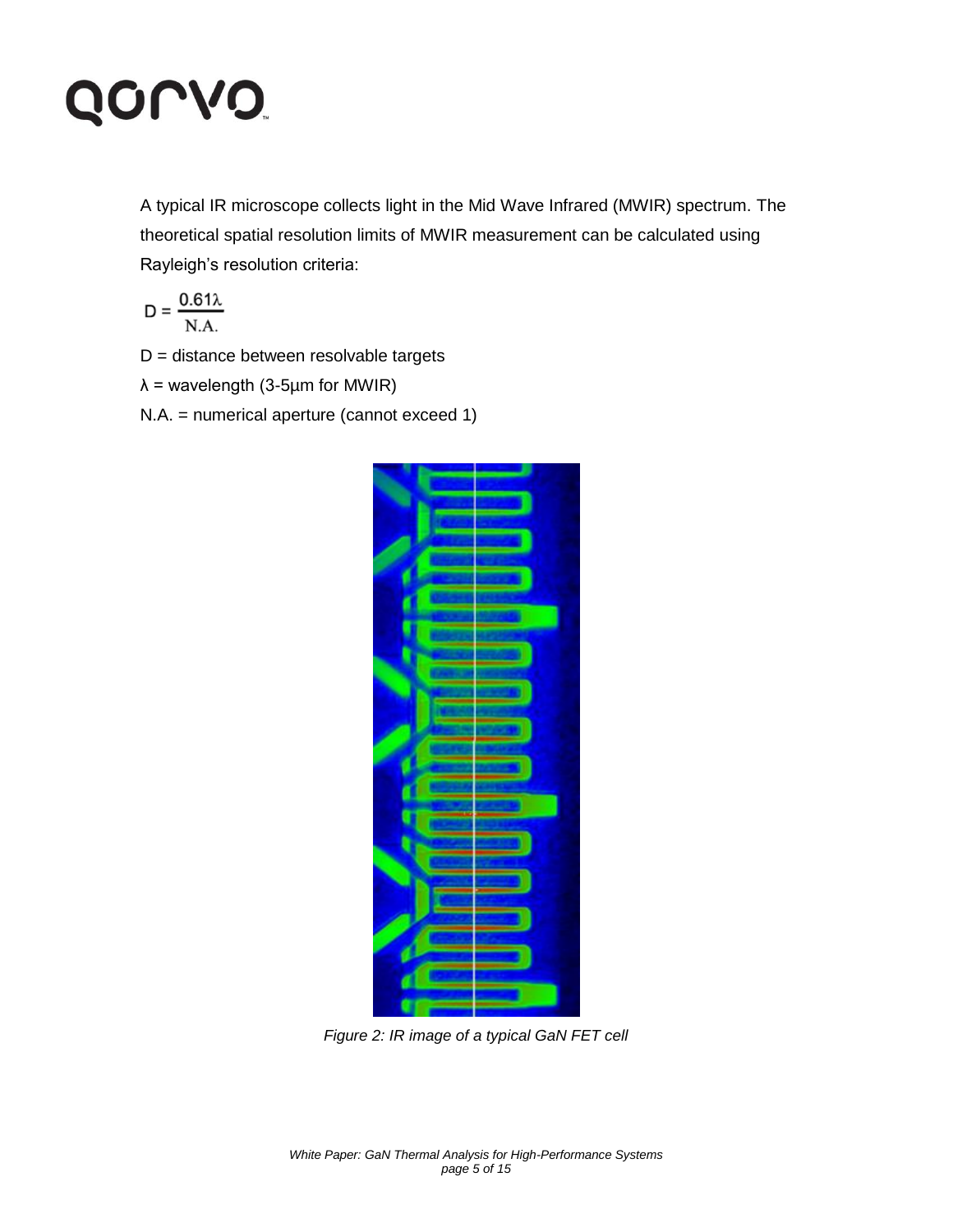To demonstrate the impact of IR resolution limits when measuring GaN devices, a half symmetry finite element model of a GaN device was constructed. The model assumes bilateral symmetry about the y-axis. This simulation places the device on a .040" thick copper-tungsten base with AuSn die-attach. A boundary condition of  $85^{\circ}$ C has been applied at the base of the CuW.

A volumetric heat load typical of GaN devices has been applied beneath the channel; the resulting 3D temperature field is shown in the contour plot of Figure 2(a) and the corresponding surface temperature is shown in Figure 2(b).

The peak temperature recorded in the simulation is  $204^{\circ}$ C at the midpoint of the GaN channel  $(x = 0$  for this half-model). This condition occurs below the surface of the substrate and cannot be imaged by infrared thermography. Table 1 lists the maximum and average temperatures for the surface regions as would be recorded by IR measurement. These surface regions are identified in Figures 3(a) through 3(d).

| <b>Measured Body or</b><br>Area | Size (µm x<br>µm) | <b>Pixel</b><br><b>Alignment</b><br>to Hot<br><b>Spot</b> | <b>True Max</b><br>Temp., °C | Surface Temp. as<br>Measured with IR, <sup>o</sup> C |
|---------------------------------|-------------------|-----------------------------------------------------------|------------------------------|------------------------------------------------------|
| Simulated GaN                   |                   |                                                           |                              |                                                      |
| Device                          | $\blacksquare$    | $\qquad \qquad \blacksquare$                              | 204.3                        | -                                                    |
| Surface region #1               | $2.5 \times 2.5$  | centered                                                  |                              | 195.9                                                |
| Surface region #2               | $2.5 \times 2.5$  | offset                                                    | ۰                            | 189.1                                                |
| Surface region #3               | $5.0 \times 5.0$  | centered                                                  |                              | 188.3                                                |
| Surface region #4               | $5.0 \times 5.0$  | offset                                                    |                              | 183.0                                                |

**Table 1: FEA Temperature Estimates**

In this ideal example, the application of infrared thermography to image a 2.5µm x 2.5µm area, a representative IR resolution limit, of the surface above the channel results in a measurement which underestimates the peak channel temperature by 8-15 $\degree$ C. The range of offset is caused by an inability to precisely align the center of one pixel on top of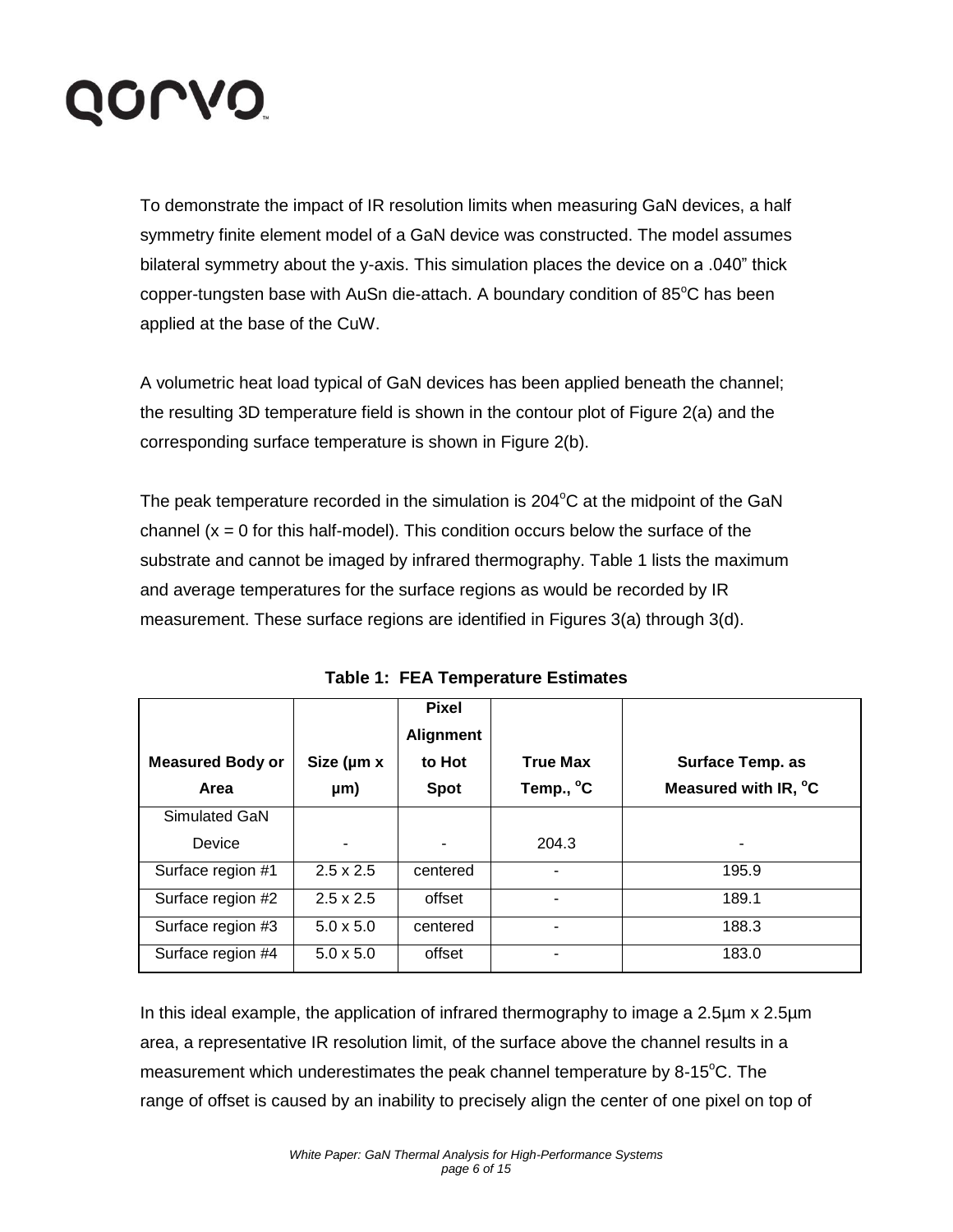

the hottest section of a channel. Figures 3(b) and 3(d) show the impact of having the pixel alignment such that the channel lies at the boundary of the area imaged by the pixel. In this case, the average surface temperature of a 2.5µm x 2.5µm area underestimates maximum channel temperature by more than  $15^{\circ}$ C. Using a 5 $\mu$ m x 5 $\mu$ m area pushes the error to  $21^{\circ}$ C.



*Figure 2(b):Temperature field in the ~2micron thick GaN layer above the SiC substrate*



*Figure 2(c): Surface temperature above the gate*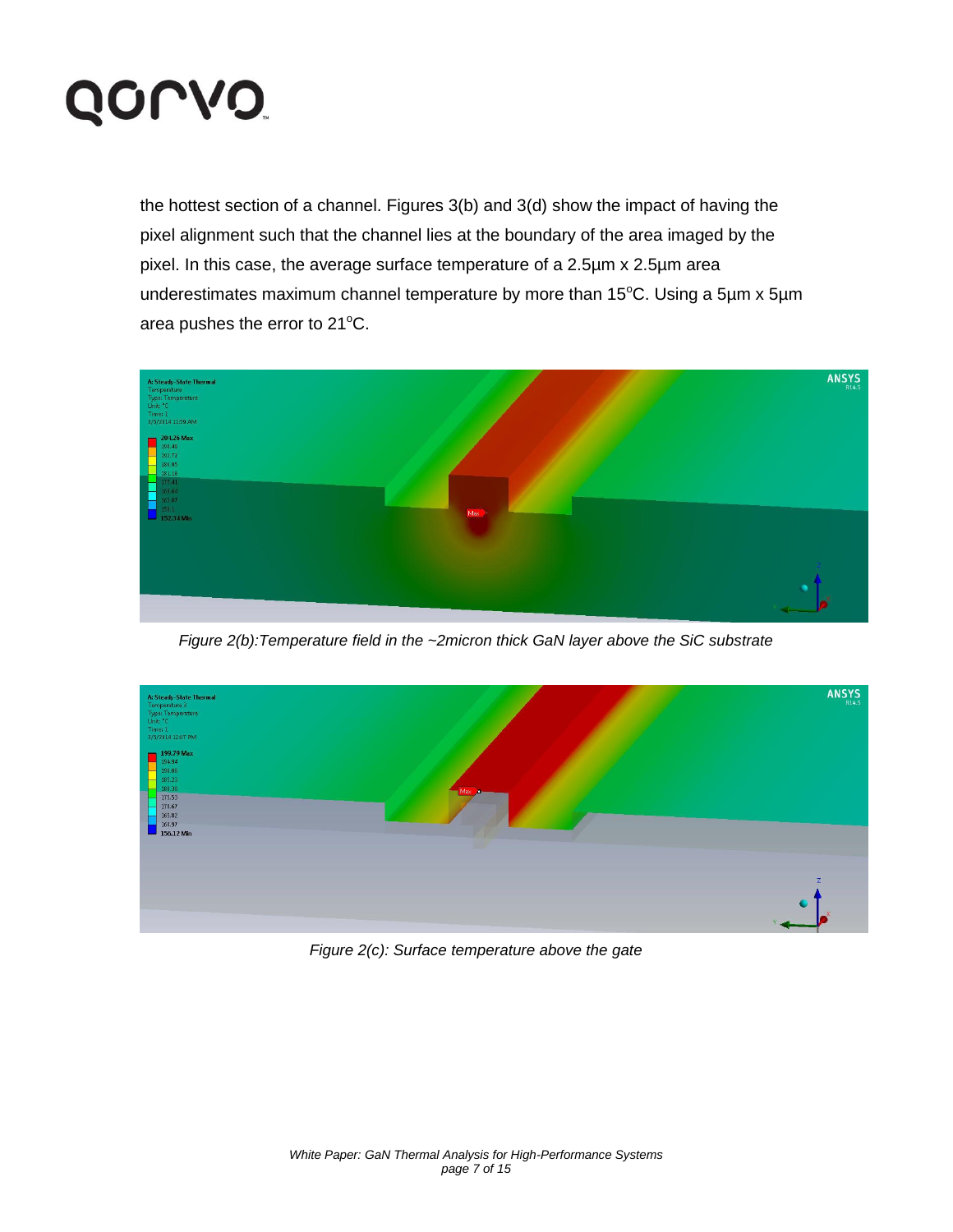

*Fig 3(a) Surface Region #1: Width = 2.5 microns (centered over hottest part of channel)*



*Fig 3(b) Surface Region #2: Width = 2.5 microns (offset in both x and y)*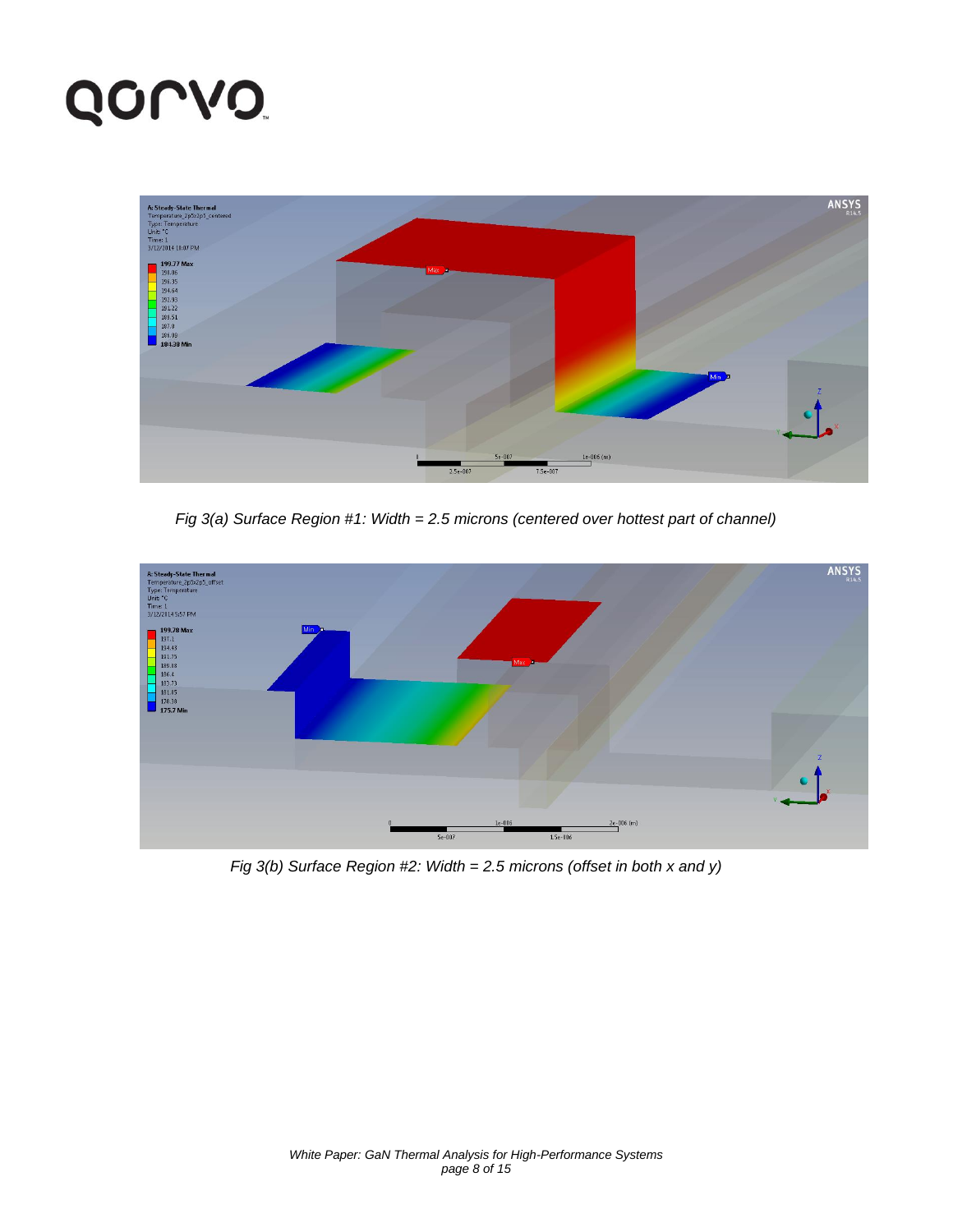# **GOLAQ**



*Fig 3(c) Surface Region #3: Width = 5 microns (centered over hottest part of channel)*



*Fig 3(d) Surface Region #4: Width = 5 microns (offset in both x and y)*

In the case of GaN thermal analysis, sub-micron processes are used to make the transistors, with hotspots that are significantly smaller than 0.5μm, and IR microscopy is only capable of resolving—in complete detail—something that is on an order of magnitude larger.

Additionally, IR thermography only measures the surface temperature of the transistor, whereas the peak temperature actually occurs below the surface, in the gallium nitride epitaxy. This reduction in measured temperature is exaggerated during pulsed operation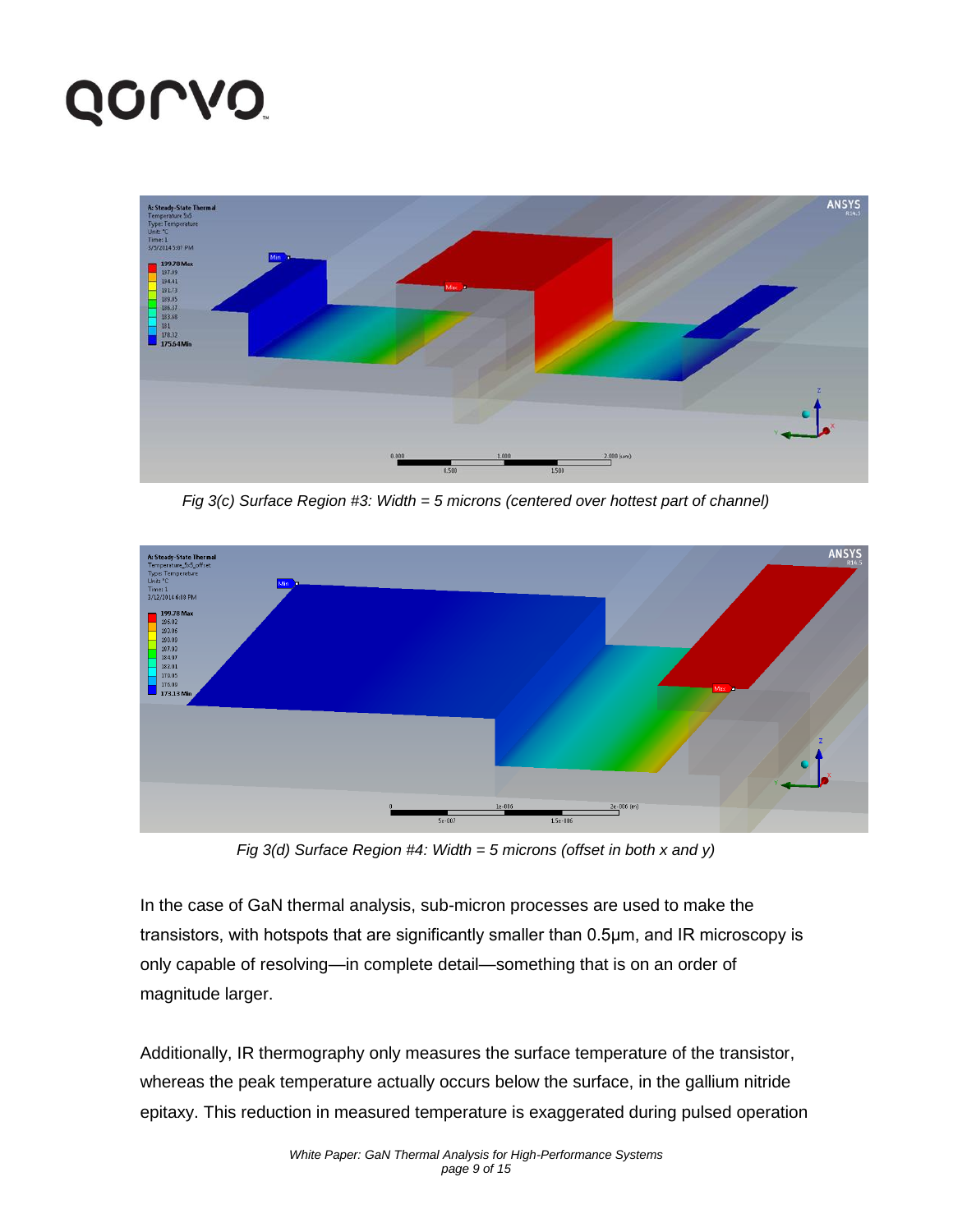where the thermal time constant of the semiconductor material above the heat source dampens the measured temperature range.

Finally, emissivity (ε) on the surface of a die varies significantly. The common solution is to paint the die matte black to achieve a near  $\epsilon$  = 1, but a true and consistent blackbody cannot be created.

| <b>Measured Body or</b> | Size ( $\mu$ m x |                   | <b>True Max</b>          | <b>Surface Temp. as</b> |
|-------------------------|------------------|-------------------|--------------------------|-------------------------|
| Area                    | µm)              | <b>Emissivity</b> | Temp., °C                | Measured with IR, °C    |
| Simulated GaN           |                  |                   |                          |                         |
| Device                  | $\blacksquare$   |                   | 204.3                    | ۰                       |
| Surface Area            | $2.5 \times 2.5$ | 1.0               |                          | 189.1                   |
| Surface Area            | $2.5 \times 2.5$ | 0.9               | $\overline{\phantom{0}}$ | 170.2                   |

**Table 2: Effects of Emissivity Variation**

The effects of emissivity are included in this extension of the previous example. Here it is seen that IR thermography underestimates peak GaN channel temperatures by as much as 34°C assuming an ideally small measurement area.

Another challenge this creates is that paint imparts a dielectric load on the die, which can be difficult to predict and is typically inconsistent. This changes RF performance and as a result, accuracy and repeatability suffer.

### **Secondary verification - RF testing**

A secondary verification approach involves assembling a part and testing it in a condition where the channel temperature is expected to be 200°C, for example. If the RF performance has shifted, that can be correlated with temperature sensitivity to power output.

By taking multiple approaches to thermal analysis, and importantly, keeping in mind the importance of proper FEA boundary condition assumptions and limitations of infrared microscopy, model outputs are more accurate and reliable on datasheets, as well as in application.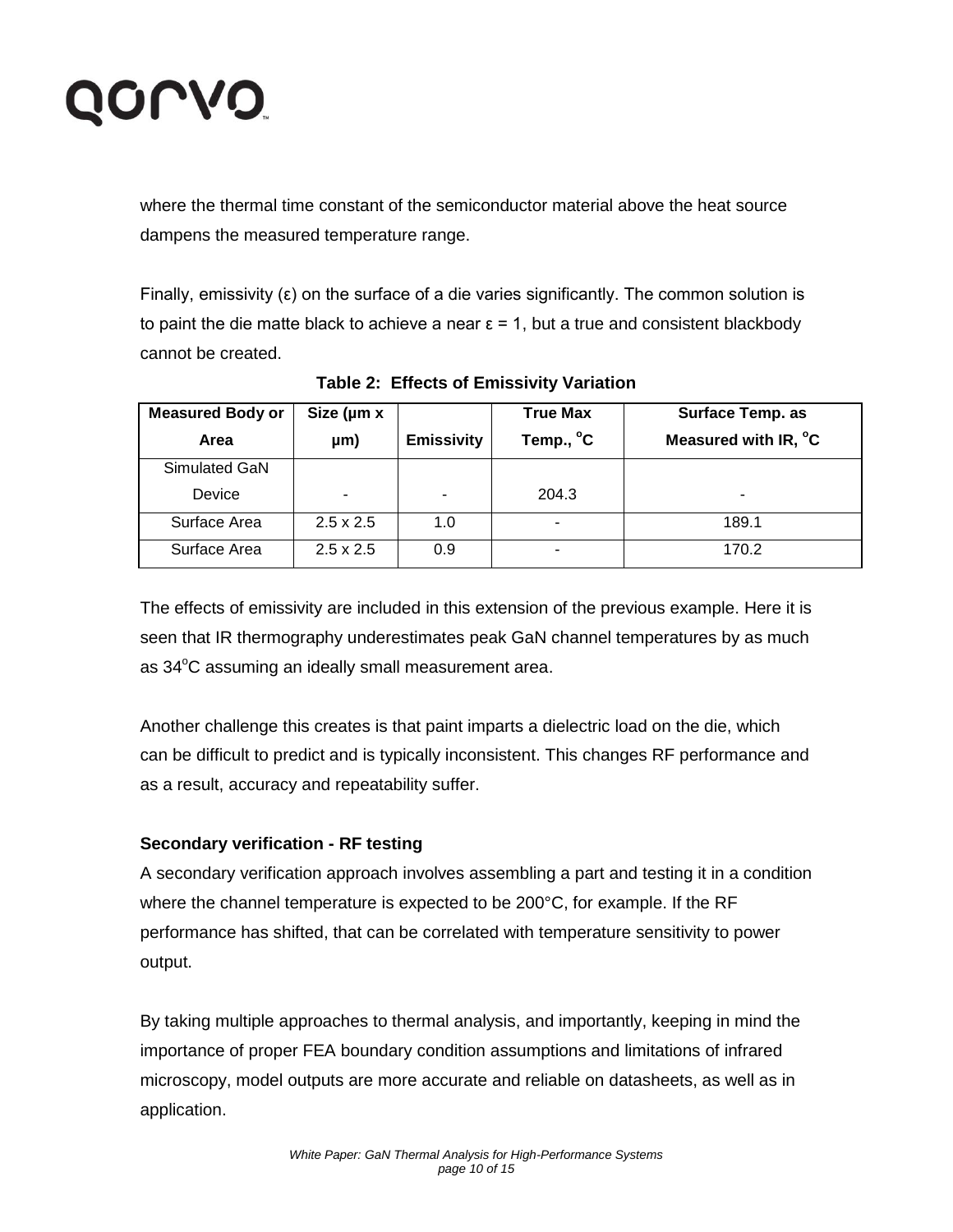### **III. DIE-ATTACH METHODS**

#### **Accounting for contact resistance when comparing epoxy to solder**

When comparing conductive epoxy to solder, contact resistance is often neglected, and it is assumed that the thermal conductivity of an epoxy joint is equal to what is represented on the epoxy datasheet. A preferred approach is to empirically benchmark solder performance and then determine the actual epoxy performance relative to solder which allows for more accurate simulations and tradeoff studies. This exposes contact resistance as a significant contributor to epoxy joint thermal impedance. If, instead, a datasheet value is used in a model without contact resistance, it leads to an overly optimistic calculation of thermal resistance.

### **Die-attach performance as a factor in device operating temperature**

One of the challenges of thermal modeling is finding an accurate estimate for die-attach thermal performance, which is a very important factor in device operating temperatures.

Vendors of die-attach solders/epoxies often only list the bulk thermal conductivity (k) of their product. This is only one component of the overall die-attach thermal impedance. Bondline thickness, interfacial resistances, voiding, and filler characteristics all contribute to the overall thermal resistance, and these are to a large extent dependent on dispensing and curing processes. In addition, die-attach integrity and performance are impacted by material properties and surface characteristics of the two items being bonded. Experimentation is usually required to know with reasonable certainty how a die-attach solution will perform.

The graphic below illustrates the relationship between bondline thickness, bulk thermal conductivity, and total die-attach thermal resistance.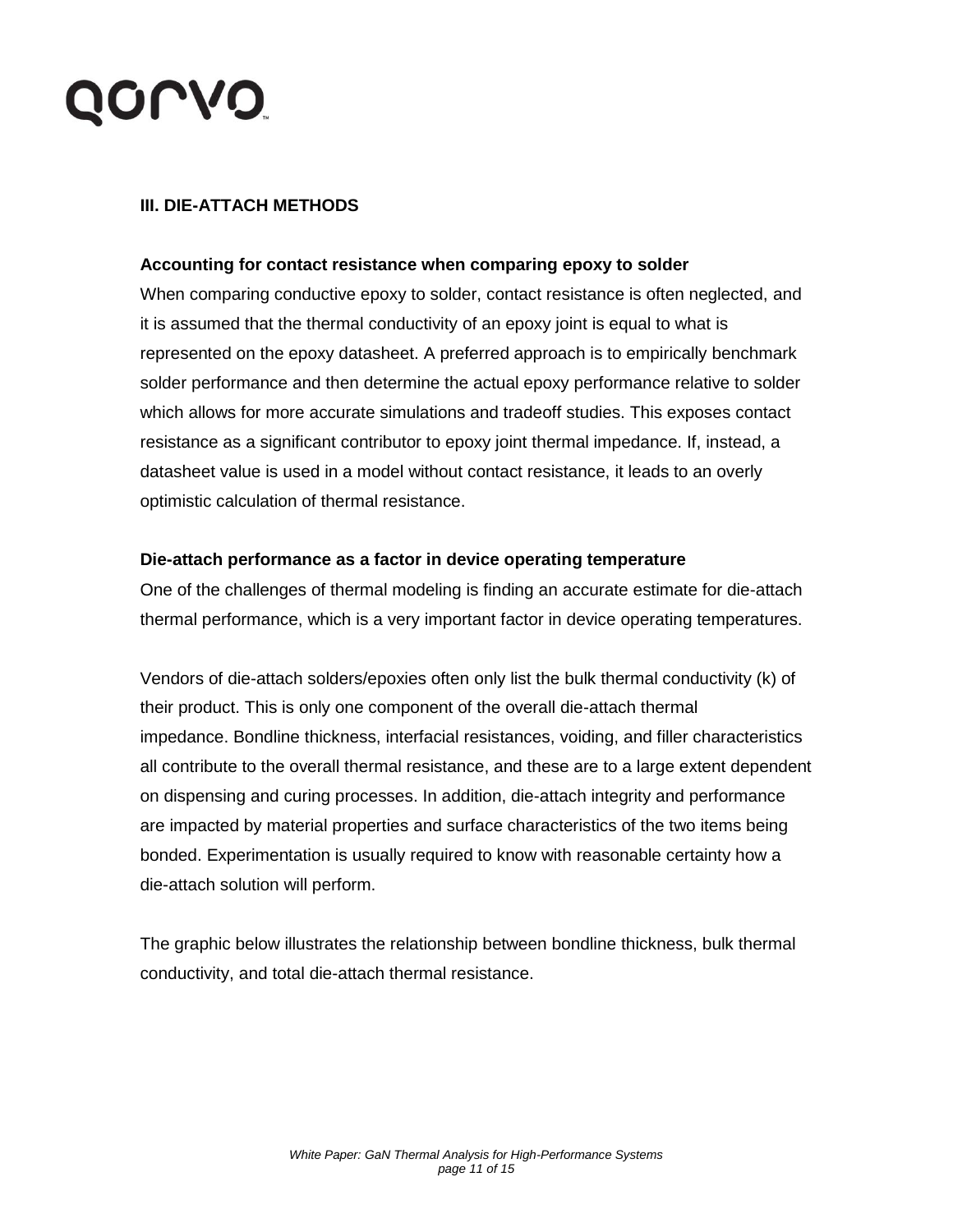# OLANO



*Figure 4: Illustration of die-attach thermal resistance / impedance*

Below is a chart that illustrates the importance of accurate die-attach performance data. Here a GaN power amplifier die has been modeled in a typical QFN package. The maximum channel temperature has been plotted against the die-attach thermal impedance  $(R_{D/A}$ ").

As the  $R_{DA}$ " approaches zero (i.e., die-attach performance improves), the maximum channel temperature  $(T<sub>CH</sub>)$  decreases, approaching a limit which is set by the conductive thermal resistance of the die and the QFN base. The left vertical dashed line denotes  $R_{D/A}$ " as calculated solely from the measured bondline thickness (L) and the vendorsupplied value for bulk thermal conductivity (k). The right vertical dashed line is  $R_{D/A}$ " as measured in the laboratory.

For this particular die/package combination,  $T<sub>CH</sub>$  is underestimated by 40<sup>o</sup>C when interfacial resistances are not taken into account.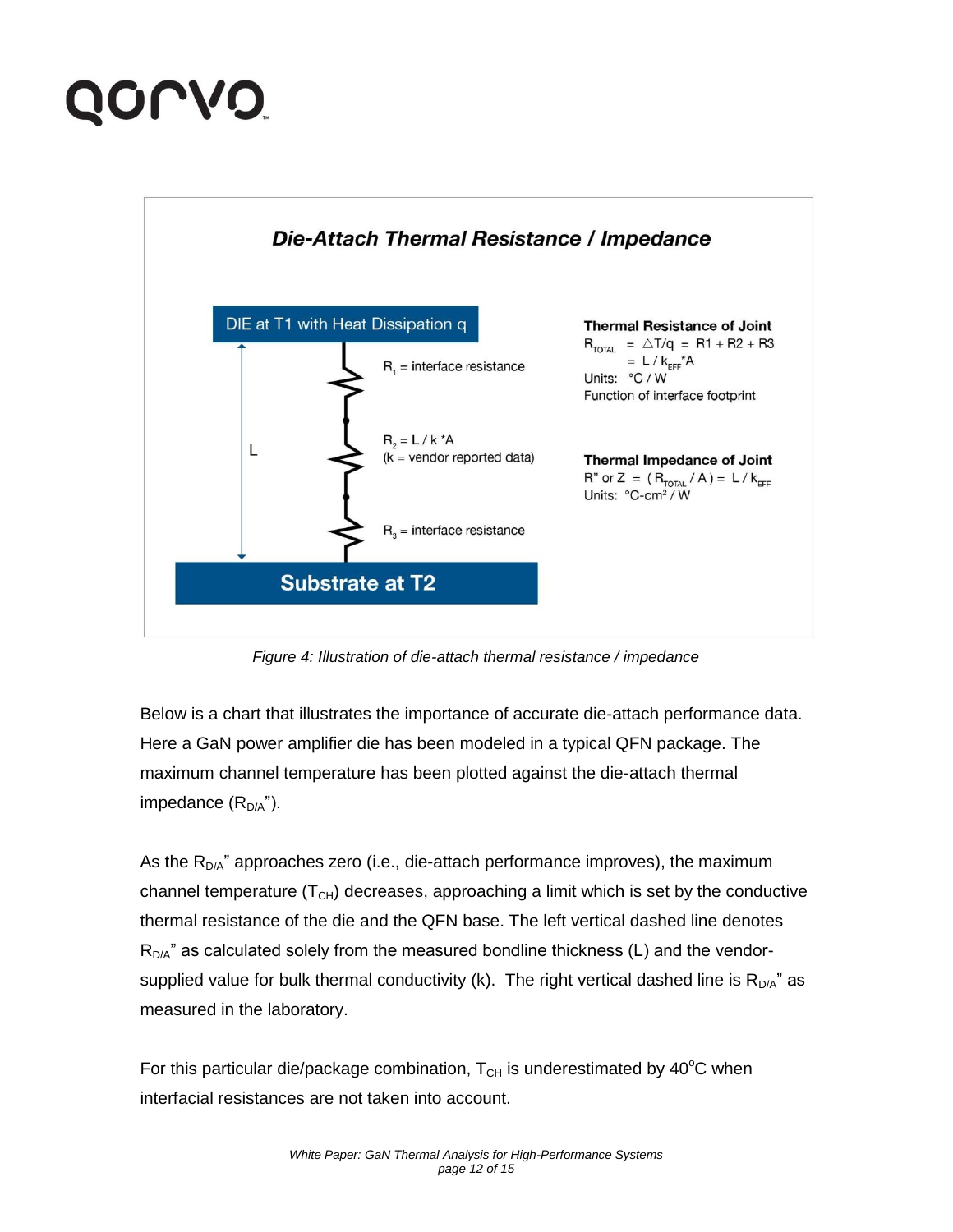# **GOLVO**

Operation for the die in this model is such that  $P_{DISS} = 23$  Watts. If the total package thermal resistance R*<sup>θ</sup>* is calculated, ignoring interfacial resistances yields an incorrect value of:

$$
R_{\theta} = (T_{CH} - T_{BASE})/P_{DISS} = (180^{\circ}C - 100^{\circ}C)/23W = 3.5^{\circ}C/W
$$

whereas the actual package thermal resistance is more accurately represented by:

$$
R_{\theta} = (T_{CH} - T_{BASE})/P_{DISS} = (220^{\circ}C - 100^{\circ}C)/23W = 5.2^{\circ}C/W
$$



### **IV. IMPROVED PACKAGING OPTIONS FROM QORVO**

Qorvo has been an industry-leader in meeting the demand for GaN technology worldwide, with extensive research and development programs and numerous GaN-based standard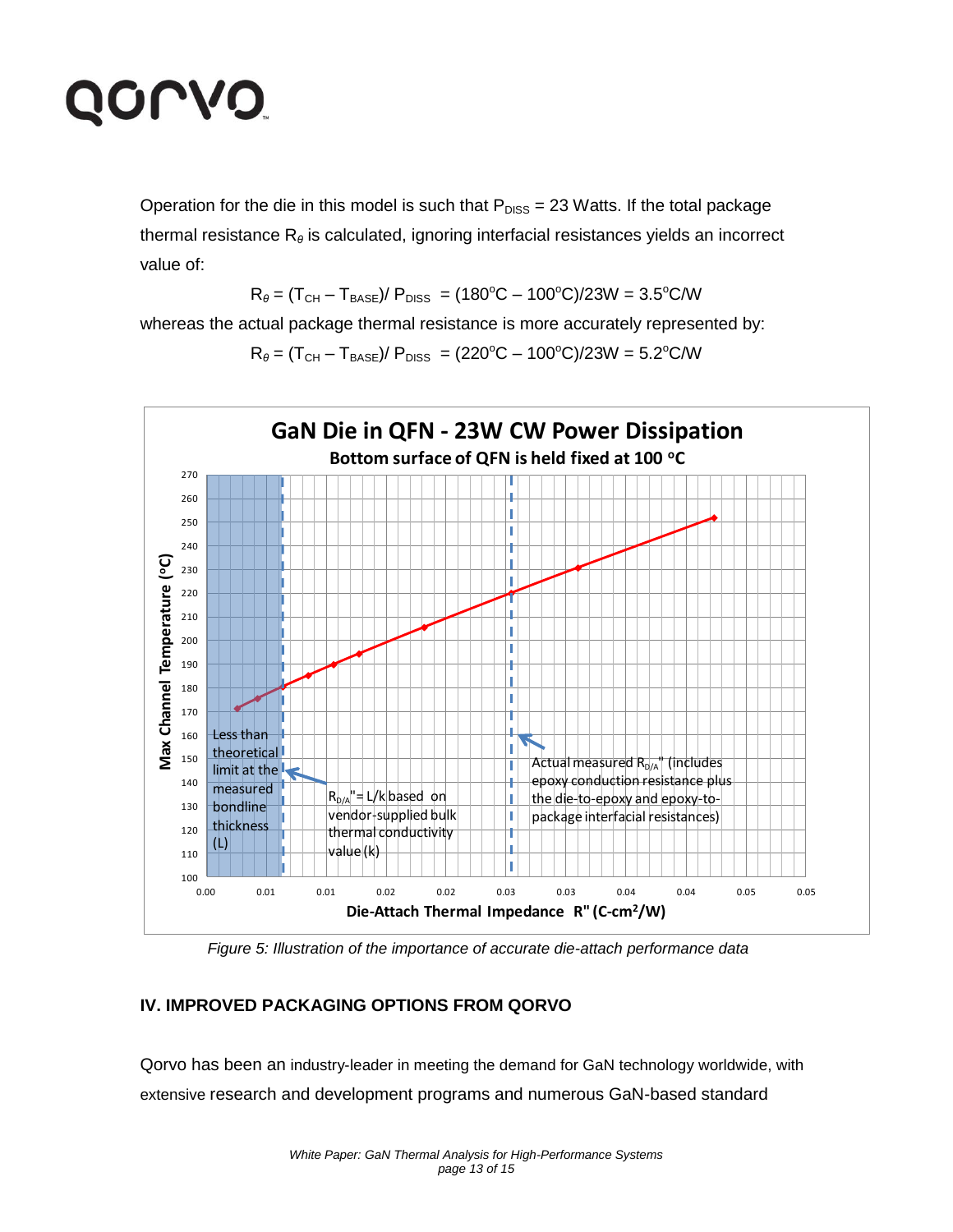# OLVO

product releases. As GaN technology has developed, and its power potential realized, existing semiconductor packaging technology has proven incapable of effectively supporting high power GaN products. In response, Qorvo has developed improved packaging options that provide a complete product solution for the ever-widening array of military and commercial GaN applications. Included in Qorvo's new GaN package options for high-performance systems are GaN on Copper and GaN in Plastic which are available through a number of products to be launched in 2014.

### **GaN on Copper**

There is a growing demand for the ability to have a high-reliability, high-power, large chip size in a copper package. Qorvo has developed a copper flange-type package with leads (commonly called a module) that can handle very high power and also be scaled easily to accommodate small, large, or multiple die and components. The copper flange is thermally superior to low CTE industry standards such as CuW and CuMo, while simultaneously increasing system level reliability and allowing for solder attach to a high CTE heat sink.

### **GaN in Plastic**

Qorvo also offers GaN in Plastic options—air cavity plastic or over-molded plastic. These packages are very small in size and low cost, but they still maintain good power handling capabilities. Plastic packages are CTE-matched to PCBs, so system level reliability is excellent. The small package sizes and excellent RF performance make them ideal replacements for costly flanged or metal-backed module components.

### **SUMMARY**

In summary, a combination of thermal measurement methods, including micro-Raman and electrical is highly accurate and should be used in conjunction with thermal simulations, in order to gain accurate information on the thermal performance of GaN devices. Using this integrated approach enables a tightly-coupled MTTF plot and product level thermal simulation.